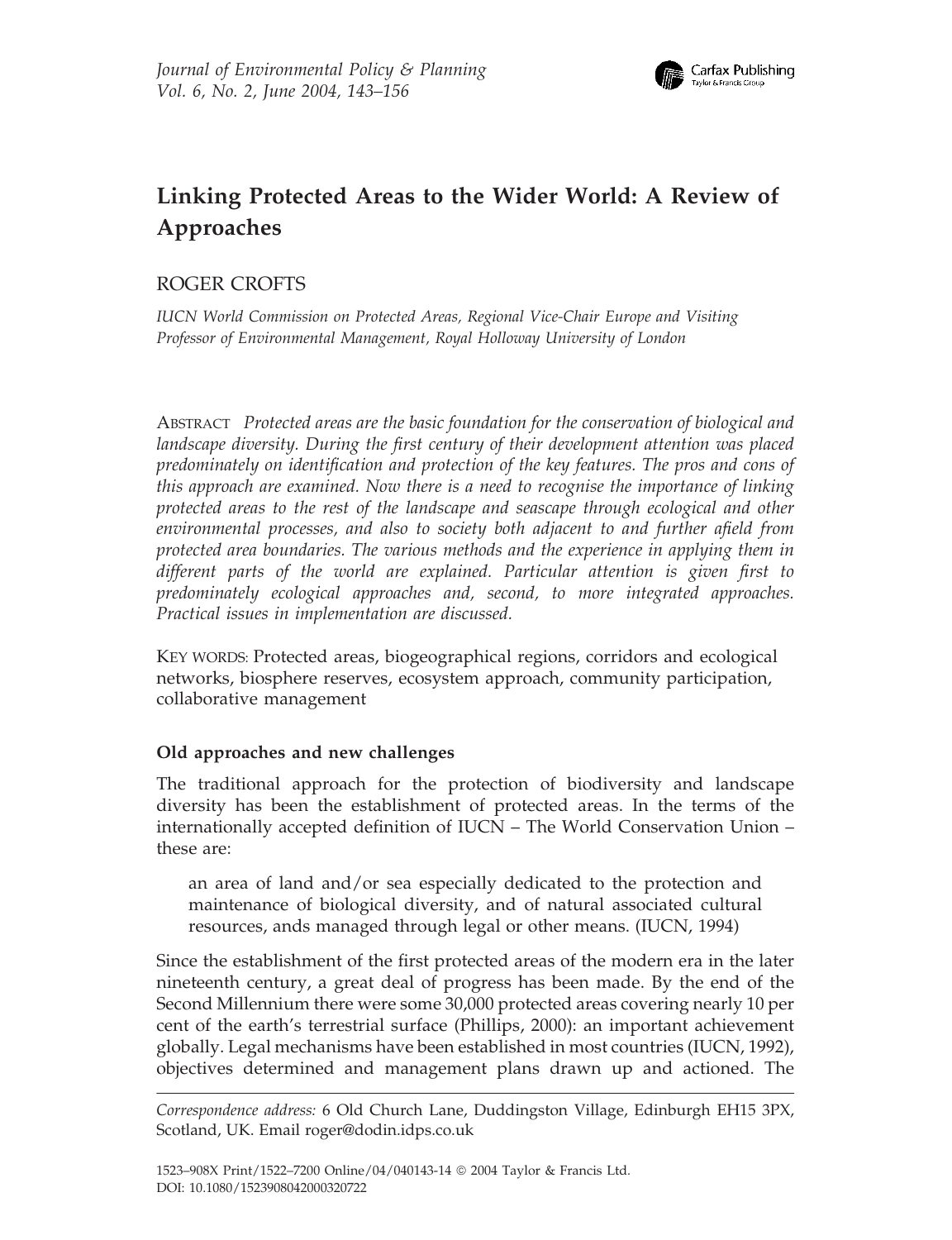coverage is variable between countries and also between the reasons for protection, i.e. landscape, rare plants and animals, earth heritage features (IUCN, 1998a; Phillips, 2000).

However, the situation is not regarded as sustainable for a variety of reasons (see for example IUCN, 2001; Phillips, 2000, 2003; Crofts, 2001, 2002):

- Protected areas are often too small. They are predominantly sites rather than areas and there has been a lack of recognition of cross-boundary ecological interactions and the importance of their linkage with larger ecological and biogeographical units.
- Protected area approaches are often too static with emphasis on the preservation of key features, rather than on the ecological and wider environmental processes which secure the protection of the species, habitats and landscapes in the longer term.
- Protected areas management has tended to be too exclusive. They are set aside not so much for nature as for the governments which establish them and the experts who are responsible for managing them.
- The economic and social forces which are driving change in and adjacent to protected areas are often ignored.
- Protected areas are affected by activities funded by business and/or subsidised by governments which have detrimental effects on the ecological health and landscape character of the area.
- Funding for proactive management of protected areas is often limited.

Phillips (2003) has summarised the position succinctly that protected areas have in the past been planned and managed against people, run by central government, set aside for conservation, developed individually rather as than part of a system, managed in isolation as islands, established for scenic preservation, managed for visitors and tourists, and viewed exclusively as a national issue.

Crofts (2002) has argued that protected area specialists have ignored the views of others and that protected areas are often regarded with suspicion or even hostility by indigenous groups, by businesses reliant on exploitation of natural resources and by farmers, fishermen and foresters. He paraphrases the views of protagonists as: 'protected areas are a nuisance, there are far too many of them, they are far too large in size, there are too many rules, their existence stops development, they are run by "nature people" for themselves and they ignore the views and needs of local people and the wider community (Crofts, 2002).'

Despite the positive developments during the twentieth century, the criticisms of many protected areas specialists and especially those of other interests cannot be ignored. As a result Phillips has called for 'a new paradigm for protected areas' by `turning old ideas on their head' (Phillips, 2000, 2003). And Crofts (2001) has called for the implementation of three imperatives for protected areas: adoption of new frameworks, radical changes in policy, and substantial improvements in the capacity to manage protected areas. This paper will focus on the new frameworks: ecological networks and corridors, ecoregions/bioregions, the role of the biosphere reserve concept, bioregional planning and ecosystem management through adoption of the Ecosystem Approach.

There are a number of emerging challenges. First, is whether the present protected areas adequately represent the main biogeographic regions and the more specific variations in plant, animal and landscape diversity and rarity.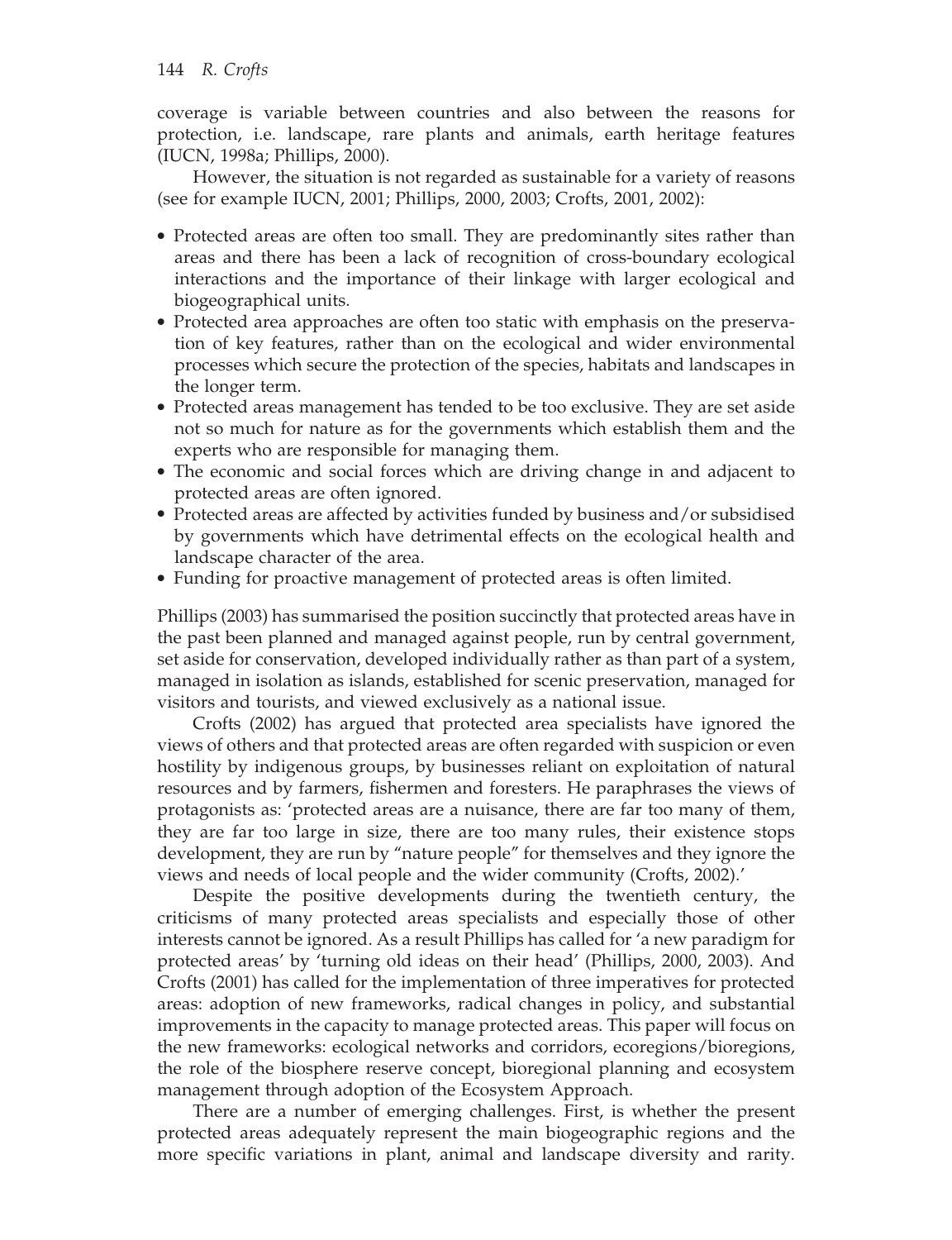Second, is the need to maintain migration routes across territory where the species are not protected by any area-based mechanism, although there are likely to be species-protection measures in some of the countries of passage. This is especially important for the biannual migration of birds between and within continents. Third, and related to the first, is the proposition that with climate change pushing the climatic zones polewards, then methods for allowing the migration of species to new locations is important. Fourth, and related to the first two challenges, is the fact that in many countries habitats have become fragmented as a result of the cumulative intensification of land uses such as agriculture and forestry, the development of transport networks, and the development of irrigation systems through large-scale transfer of water. Levels of use in and around some protected areas are causing substantial changes in ecological functions, as well as affecting the perception of the area by traditional peoples and by visitors. Finally, there is the challenge of ensuring that protected areas are mainstreamed into wider society both in recognition of the benefits that they can bring and the dependency of society on them and in terms of the interaction between protected areas and the many communities of interest locally, nationally, regionally and internationally. The new frameworks described in this paper have been developed over recent years in order to meet the challenges and secure both a better ecological future for the critical species and habitats in protected areas and for a better social and cultural future for civil society.

### Linkage Approaches

There are many approaches which have been developed and applied over recent decades to break down the geographical isolation of protected areas. They all tend to have the common aim of linking protected areas into the wider surrounding landscape. One of the perspectives is maintaining or re-establishing linkages to ecological and other environmental systems and processes. Another is that protected areas should be planned and managed, taking into account cultural heritage, social aspirations and economic development opportunities. However, different experts have developed many of the approaches for slightly different purposes. So there is confusion both in the terminology and in the preferences for application (see, for example, papers in Crofts et al., 2000, and especially McNeely, 2000). The list of approaches is seemingly endless and includes: biological corridors, ecological networks, bioregional planning, integrated planning, ecosystem management, and biosphere reserves. Bennett and Wit (2001) seek to put some order into the approaches by classifying them in six main groups: Biosphere Reserves, migratory flyways, ecological networks, reserve networks, bioregional planning and eco-region-based conservation.

Protected areas have often been developed in isolation from their biogeographical surroundings. They were regarded as the places where species and habitat protection should take place, and where landscape should be conserved. Not infrequently, they were the places where the last vestiges of natural habitats in a landscape changed radically as a result of economic development pressures. Their description as 'islands of protection in a sea of devastation' (source unknown) is a truism which is an all too frequent occurrence in many countries. Recent challenges for progressing from 'islands to networks' (IUCN, 1998; Miller, 1996) have stimulated both international debates and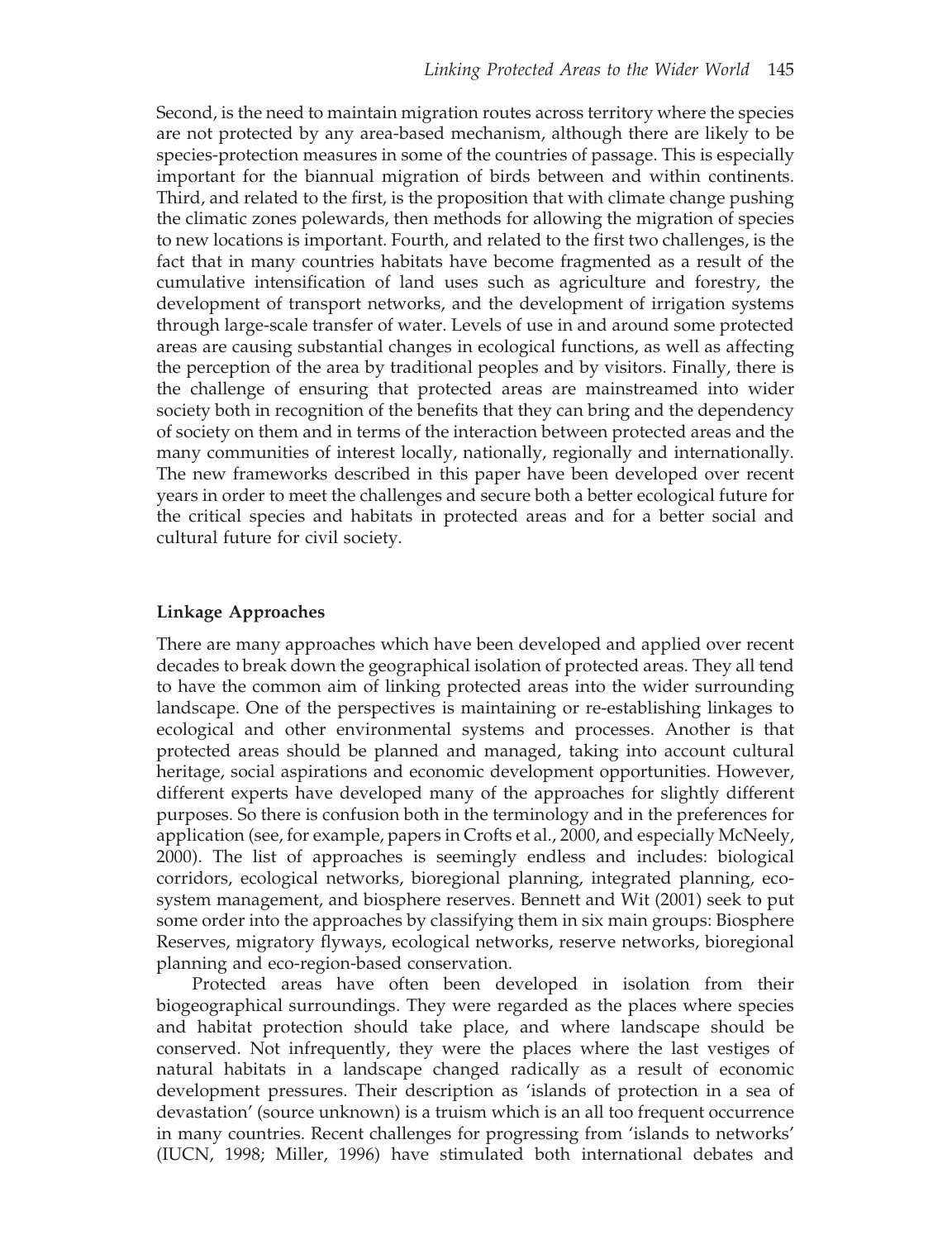practical action to place protected areas in their wider biogeographical setting (see summary in Miller, 2000).

In this paper, a distinction is drawn between the tools based primarily on linkages between protected areas and ecological and environmental systems and processes, and those based on a wider construct of the linkage between protected areas and communities, cultural history, society and economic activity. In drawing this distinction, it is recognised that some of the approaches do straddle the two types. There is no single answer to the question of which approach should be used, as it will depend on the needs of the each situation and the precise definition of objectives. These points will be developed later in the paper.

### Ecological And Environmentally Focused Approaches

There are a series of approaches which focus primarily on the linkages in natural environmental systems from the heart of a protected area outwards. The basic construct of these approaches is the recognition that protected areas have functional links and dependencies beyond their boundaries. Therefore in defining the objectives of a protected area, delimiting its boundary and determining its management regime, the flows of water and energy and the movement of species and habitats, and the migration of species across the boundary should all be taken into account.

The Biosphere Reserve approach in one sense seeks to overcome the classic issue of where to place the boundary by defining a buffer zone whose outer boundary is not necessarily precisely delineated; this is the position reported for some of the Biosphere Reserves in France for example (see Synge, 1998). Nevertheless, most protected area authorities, and the legislative and administrative regime under which they are established, accept the need to define a precise boundary which can be delineated both on the ground and in plans. This being the case then, most approaches reported below recognise that protected areas have a formally recognised boundary.

The scale of application of these approaches varies with the objectives of the protected area and the wider programme within which it is placed. `Moving up scale' is how Kenton Miller (Miller, 1996) has described the approaches which start from the core strictly protected part of the protected area outwards in space and upwards in scale order from local to sub-national, national, regional and global approaches. The descriptions and analysis which follow start with the core of a protected area and gradually move `up scale' to the global approaches.

# (1) IUCN Protected Area Management Categories

In considering environmental linkages, the natural starting point should be the core of the protected area. This is usually the part which defines the rationale for the status of the area and generally has the highest level of protection. Moving out from the core there should be a series of zones. If the boundaries of the protected area have been drawn to reflect knowledge of the species and habitats and the environmental systems which underpin them, then there should be a series of zones between the core and the boundary.

The international system developed by IUCN as Guidelines for Protected Areas Management Categories (IUCN, 1994a) should be the basis for subdividing protected areas to reflect the diversity of management objectives within the area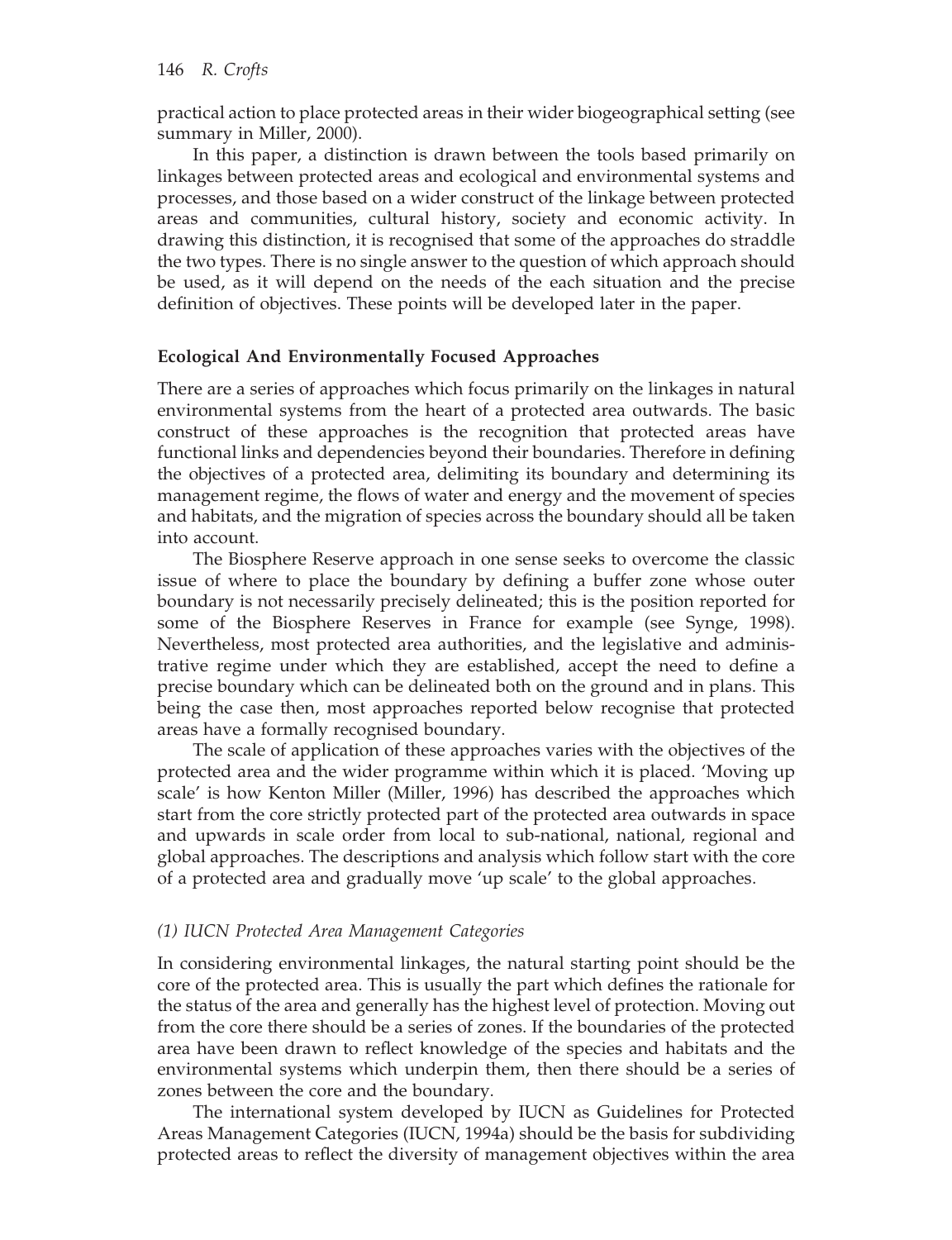and to provide support for the effective maintenance of the core area. Six categories have been developed as follows:

Ia Strict Nature Reserve: protected area managed mainly for science

Ib Wilderness Area: protected area managed mainly for wilderness protection

II National Park: protected area managed mainly for ecosystem protection and recreation

III Natural Monument: protected area managed mainly for conservation of specific natural features

IV Habitat/Species Management Area: protected area managed mainly for conservation through management intervention

V Protected Landscape/Seascape: protected area managed mainly for landscape/ seascape conservation and recreation

VI Managed Resource Protected Area: protected area managed mainly for sustainable use of natural ecosystems.

In the standard approach adopted by IUCN and UNEP/WCMC, each protected area in the world is usually assigned to one of the Categories on the basis of the predominate type of management objectives within the boundary (see IUCN, 1998a). Such an exercise is currently underway to produce the next draft United Nations List of Protected Areas. However, this approach fails to recognise the value of using the category system to define variable management objectives within the protected areas as a whole. For example, many protected areas in practice will have a zone of strict protection relating to Category I, zones of slightly lower protection relating to Category II, zones relating to lower protection still as in Category V, and perhaps particular Category IV natural monuments such as geological or geomorphological features. Some protected areas will also have degrees of management intervention that accord to Category IV and/or Category VI. In defining linkages within protected areas on the basis of ecological and other environmental objectives, it seems perfectly reasonable to use the IUCN system as a basis for informing the objectives of management and the type of activities that should be allowed. In Europe the Abruzzi National Park, Umbria Province, Italy is often quoted as a good example of the application of zonation principles (see IUCN, 1994b; Synge, 2004). There are many other protected areas which use zoning, such as in the Canadian National Parks in the Maritime Province (for example, Cape Breton National Park).

The essential point in the context of the linkages between protected areas and the ecological and environmental systems within which they are located is that the use of the IUCN Guidelines on Protected Area Management Categories provide the basis for a systematic, globally agreed and globally applicable approach to zoning in protected areas from strictly protected core outwards to greater intervention and greater use of the natural resources.

### (2) Corridors and Ecological Networks

Fragmentation of habitats and the separation of species from their diurnal and seasonal breeding and roosting grounds are widely accepted as a practical problem in the longer-term health of species populations and the effectiveness of core protected areas. Andrew Bennett (2003) admirably summarises the issues and the various approaches that have been developed in an effort to restore linkages. At the lowest level is the assumption that physical corridors linking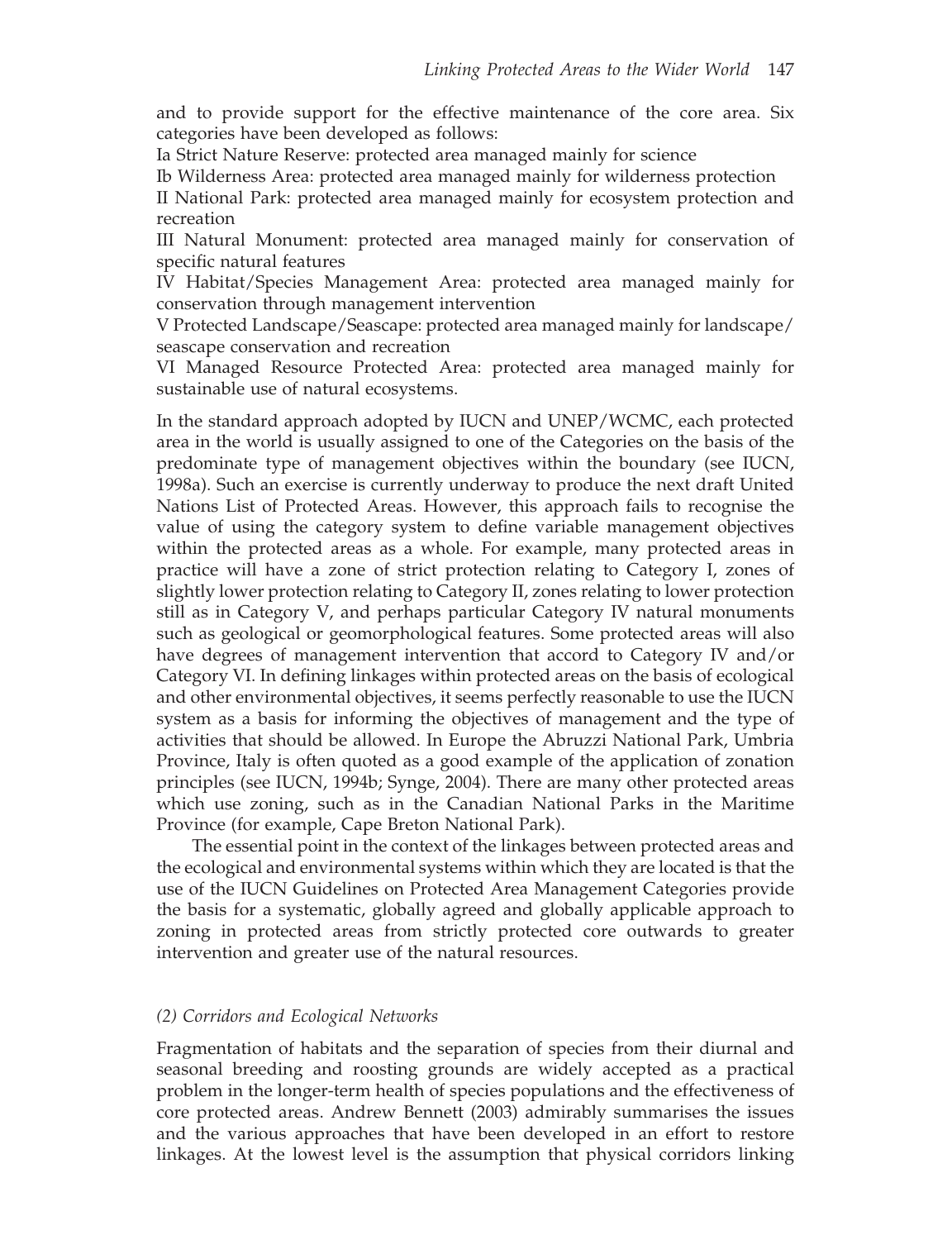protected areas are an effective mechanism for species movement. There is no agreement, however, that geographically linked areas through corridors of various widths has an overall beneficial effect on the longer-term survival of individual species. It is for this reason that most recent attention has been focused on the ecological basis and the practical value of ecological networks (see, for example, Bennett and Wit, 2001). The argument has shifted therefore from one about physical connection through corridors to one of linkage through various mechanisms in which connectivity for species movement and for maintenance of ecological functions is the overriding objective.

Graham Bennett, who has led much of the development work on ecological zones in Europe, defines an ecological network as 'a coherent system of natural and semi-natural landscape of marine elements that is configured and managed with the objective of maintaining and restoring ecological functions, while providing appropriate opportunities for the sustainable use of natural resources' (Bennett, 2000). With its two-fold objectives, the ecological network approach is similar to the Biosphere Reserve approach (see below) but each has a different manifestation in space, with the former emphasising the linkages in the landscape between protected areas and the latter emphasising the linkages outwards from core protected areas to the surrounding landscape and human communities. Bennett (2000) describes four key design principles for the ecological network: conserved areas should extend over the traditional habitat range, the areas should be sufficiently large to contain viable populations of species and the functional ecological and wider environmental processes on which they depend, contiguity of conservation areas is important to allow movement and dispersal of populations, and human activities in the conserved areas and the connecting areas should be compatible with the conservation objectives. An interesting additional element which has been built into many ecological networks is the restoration of damaged habitats and ecosystems that are not properly functioning.

In Europe, the ecological network approach has taken on a more formal basis with the agreement of European Environment Ministers in the development of a Pan-European Ecological Network as part of the Pan-European Biological and Landscape Diversity Strategy (Council of Europe, 1996). There has been widespread application, for example, in the Baltic countries (Sepp and Kaasik, 2002), and in other parts of Europe (see Bennett and Wit, 2001). Elsewhere, the approach has been adopted at many spatial scales covering whole countries such as Russia and Poland, large-scale mountain systems such as the Ecological Corridor of the Andes and the Meso-America Biological Corridor, major river basins such as the Amazon, the Congo and the Donau, regions such as the Mediterranean (De La Guerra, 2002), through to small-scale networks to improve the effectiveness of nature reserves (Bennett and Wit, 2001; IUCN, 2001).

Benefits have been claimed in terms of minimising loss or damage to landscape and biodiversity, integrating biodiversity with other environmental measures, promoting biodiversity conservation outside protected areas, contributing to sustainable development and integrating different sectoral interests (see, for example, Sepp and Kaasik, 2002). The major issue in the application of the ecological network approach is the ability to influence positively the planning, development and management of the whole landscape. This means influencing the intensity and scale of agriculture, forestry and other land uses, the development of urban areas and associated industry and housing and transport networks. In the past, it is these activities and the associated policies and financial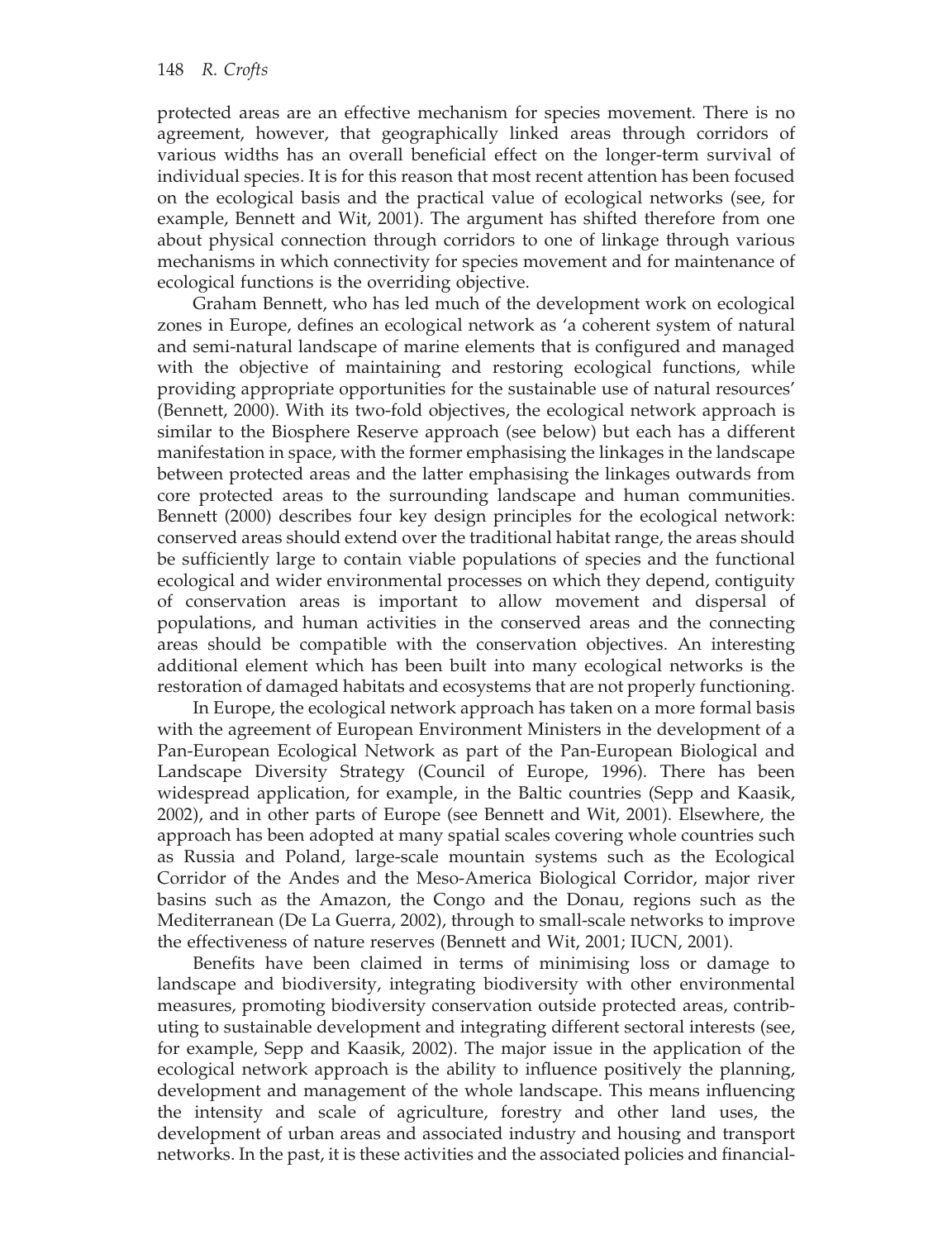support mechanisms that have been the main drivers of fragmentation in the landscape. There remain many situations where this fragmentation is continuing with the resultant damage to the functioning of the ecosystems and the implications for the well-being of the natural species and also for the well-being of human communities.

### (3) Biogeographical Regions

Placing protected areas in the context of their surrounding biogeographical region (sometimes called ecoregions) has been developed for some time. This approach has come to prominence in recent years for two reasons: recognition that the activities outside protected areas can have a profound influence on the state of health of the features within them, and that they are a valuable tool for ensuring that there is representation of the necessary variation of species, habitats and landscapes within the protected areas suite. The approach is often referred to as `the landscape approach' or `the landscape ecology approach', given that the focus of attention is not on the protected area per se but on the whole of the landscape, irrespective of the scales, and the operation and interaction of the individual components.

There are many classifications of biogeographical regions globally and for individual continents and countries. Some versions are based on vegetation distribution as it was expected to have been prior to human intervention. However, broader-based classifications have been in existence for a number of decades (see Udvardy, 1975). The basis of these classifications is that there are areas of the globe with similarity in topography, climate, soil and vegetation characteristics which give them coherence and distinguishes them from other areas where these characteristsics have a different association. Notable are the boreal forest regions, the mid-latitude temperate forest zone, and the tropical rain forest.

These biogeographical regions have formed the basis of global, regional and national assessments of protected area coverage. For example, WWF (1997) developed a global ecoregion framework to assess biodiversity hot spots and the need for more protected areas. For example, Parks Canada used a biogeographical subdivision as a basis for identifying gaps in the national parks network. A similar biogeographical basis has been used, for example, as the framework for the identification of protected areas in the European Union to form the Natura 2000 network.

The biogeographical region approach has been invaluable in assessing the distribution and degree of representativeness of protected areas within their natural ecological units. It is preferable to the systems used in some countries where the units for the selection of protected areas have no relationship to natural units or to the ecological dynamics of the territory. For example, in Great Britain the domestic system of wildlife sites (Sites of Special Scientific Interest) are selected on the basis of 'Areas of Search' defined entirely as administrative units rather than natural regions (see Crofts, 2000).

The biogeographical region approaches are, therefore, valuable in the identification of protected areas to be both representative of the region and to protect those parts of greater significance because of their relative biodiversity richness.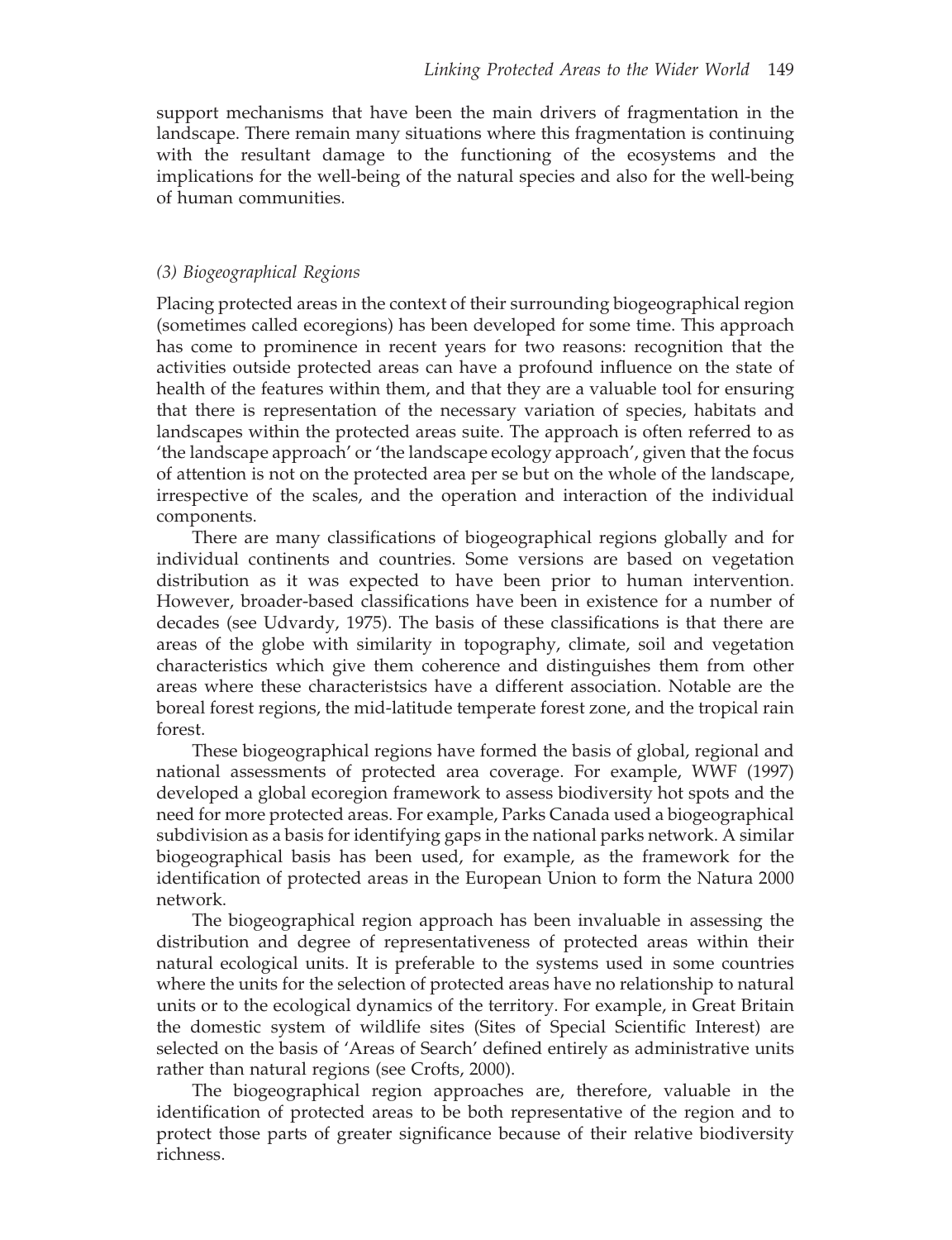In conclusion 'moving up scale' from the core protected areas to the wider landscape ecologically and environmentally has the following requirements:

- defining the core areas for protection;
- identifying the adjacent areas that support the continuation of natural functions and processes;
- identifying areas where protection can and should be of a lesser order;
- linking the protected areas, and the various zones within them to each other through ecological networks where appropriate;
- placing the protected areas within wider networks of functioning systems; and
- placing the whole within a framework of units defined in terms of biogeographical criteria.

Using this relatively simple scheme means that protected areas should be linked with, rather than isolated from, the surrounding landscape and that measures to ensure their perpetual protection are developed and implemented through focusing on the ecological and wider environmental systems and processes.

# Integrated Approaches Linking Protected Areas to Society

The approaches described in the previous section recognise, implicitly or explicitly, that protected areas have to be linked into civil society: cultural heritage and modern culture, politics, social well-being and economic development. Three approaches have emerged in recent years – Biosphere Reserves, bioregional planning and the Ecosysytem Approach, which explicitly seek to connect protected areas with wider society in a more integrated way.

# (1) UNESCO Biosphere Reserves

The UNESCO system of Biosphere Reserves was introduced in 1976 as part of the Man and the Biosphere Programme. The accepted definition is that

Biosphere reserves are areas of terrestrial and coastal/marine ecosystems or a combination thereof, which are internationally recognised within the framework of UNESCO's Programme on Man and the Biosphere. Each Biosphere Reserve is intended to fulfil three complementary functions: a conservation function to preserve genetic resources, species, ecosystems and landscapes; a development function, to foster sustainable economic and human development; and a logistic support function, to support demonstration projects, environmental education and training, and research and monitoring related to the local, national and global issues of conservation and sustainable development. (UNESCO, 1996)

Biosphere Reserves were the first systematic globally recognised approach to applying the principles of zoning to link the strictly protected cores of protected areas to the surrounding landscape where development was allowed and so stimulate the coexistence of conservation and development. They are therefore a valuable approach for 'moving up scale' and out from the core of protected areas by placing the core area within a wider context embracing both environmental and socio-economic objectives.

In the standard approach (UNESCO, 1996) each Biosphere Reserve should contain three zones: one or more core areas which are securely protected sites for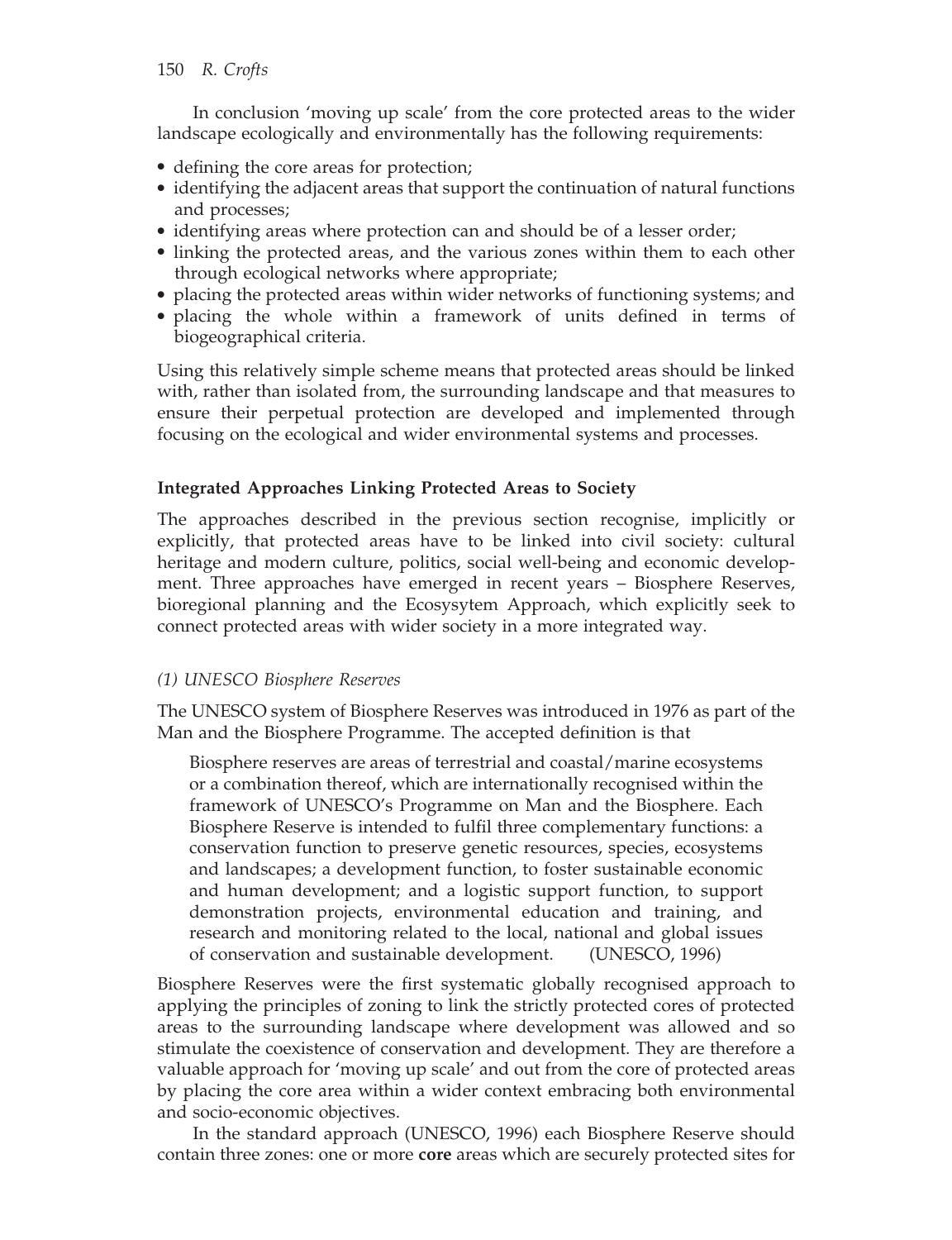conserving biological diversity, monitoring minimally disturbed ecosystems, and undertaking non-destructive research and other low-impact use, such as education; a clearly identified buffer zone, which usually surrounds or adjoins the core areas, and is used for cooperative activities compatible with sound ecological practices, including environmental education, recreation, eco-tourism and applied and basic research; and a flexible transition zone, or area of cooperation, which may contain a variety of agricultural activities, settlements and other uses and in which local communities, management agencies, and other stakeholders work together to manage and sustainably develop the area's resources.

Biosphere Reserves have been regarded by many commentators as being ahead of their time (see IUCN, 1998c) in bringing together protected areas and the surrounding landscape and seascape, in seeking to reconcile conservation and development, and recognising the importance of engaging all stakeholders in the process of developing and managing the designated areas. Whether they are best viewed as a designation or as a practical and effective means of achieving the multiplicity of objectives within a defined space which society aspires is a moot point. This was an issue debated in the later 1990s with the conclusion that Biosphere Reserves should not be seen as rivals to protected areas and that the processes and objectives which are intrinsic components of the approach could be applied with benefit to more traditional protected area mechanisms (IUCN, 1998c).

Biosphere Reserves have been implemented in many countries (IUCN, 1998a). There is increasing recognition of the value of the approach in implementing the Convention on Biological Diversity and Agenda 21 (see, for example, Synge, 1998; Gundling, 2002). As a result a new strategy was defined, The Seville Strategy, in 1995 (UNESCO, 1996) to refocus the approach in tune with the agenda from the UNCED Summit in Rio de Janeiro in 1992.

#### (2) Bioregional Planning

The development of the bioregional planning has arisen as a result of the limitations of approaches based solely on the functions and processes of natural systems. The basic premise is that the natural environment is subject to change as a result of human activity and that to ignore this activity and its effects means that goals for biodiversity and landscape diversity cannot be achieved. In practice, it means placing protected areas in their wider setting of the biogeographical region and the social and economic activities that have occurred, are occurring and may occur in the region in the future. It is an integrated approach seeking to reconcile environmental, social and economic aspirations and goals within a defined territory. The scale of bioregion will depend on the issues and the objectives defined and means of resolving conflicts. It can therefore be applied to a small local community area, to a major landscape of global proportions or anything in between. Miller and his colleagues at the World Resources Institute have been instrumental in the development and operation of this approach (Miller, 1996; 2000).

The approach has six components: geographical scale and scope; stakeholder communities; science, technology, and information; institutional mechanisms and governance arrangements; incentives and enabling policies; and adaptive management, monitoring and restoration.

The geographical unit is termed the **'bioregion'**. It comprises the protected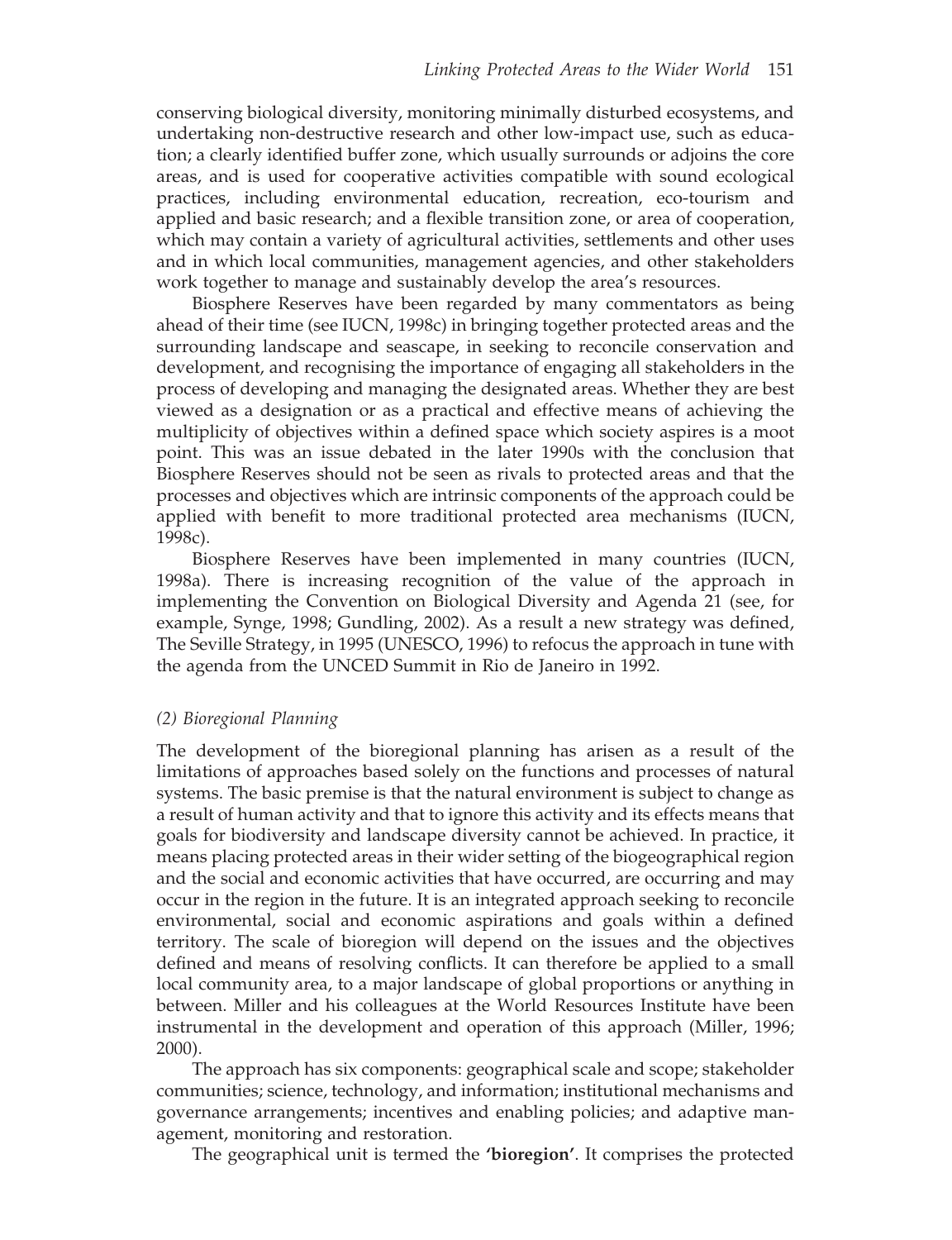area and its subdivision into zones using the theory and practice developed in the biosphere reserve approach, i.e. core, buffer, transitional zones, but without explicit account being taken of the use of IUCN Protected Area Management Categories. In addition, protected areas are linked through corridors, rather than networks. All of these elements are placed within a wider region termed the `matrix', comprising the main settlements and the areas of most intensive economic activity. The bioregion is defined in terms of agreed objectives and using a variety of tools including administrative, ecological, social and economic. Its scale depends on the views and agreement of the various stakeholders. All stakeholders, both local and those from further afield, are included in the partnership for the bioregion. All relevant scientific and other knowledge is used in drawing up plans and in their implementation and monitoring. Often novel arrangements for the governance of the bioregion will be drawn up to suit local circumstances. Perhaps the most critical component is the effectiveness of influencing incentives and policies to achieve a variety of objectives in a coherent manner. Changed approaches to key land-use policies and their funding, and influencing transport policies and actions, will be key in the industrialised world, whereas measures that safeguard natural resources for human benefit and remove disparities between social groups are likely to be of greater significance in the developing world. Finally, monitoring and evaluation systems, including changes in management regimes and practices are necessary.

The approach has been applied in many parts of the world. Examples are quoted in Bennett and Wit (2001).

### (3) The Ecosystem Approach

The Ecosystem Approach is a method adopted formally by the signatory governments to the Convention on Biological Diversity at its fifth meeting in 2000. It is defined as 'a strategy for the integrated management of land, water and living resources that promotes conservation and sustainable use in an equitable way' (CBD, Decision  $V/6$ , 2000). It is considered by the signatories that its application will help to reach a balance between the three objectives of the Convention: conservation of biological diversity, sustainable use of natural resources and equitable sharing of genetic resources.

Fundamental to understanding and application of the Ecosystem Approach is the recognition that human society is an integral component of many ecosystems (CBD Decision V/6, 2000). These are set out in 12 Principles as follows:

1. The objectives of management of land, water and living resources are a matter of societal choice.

2. Management should be decentralised to the lowest appropriate level.

3. Ecosystem managers should consider the effects (actual or potential) of their activities on adjacent and other ecosystems.

4. Recognising potential gains from management, there is usually a need to understand and manage the ecosystem in an economic context. Any such ecosystem-management programme should:

- (a) Reduce those market distortions that adversely affect biological diversity;
- (b) Align incentives to promote biodiversity conservation and sustainable use;
- (c) Internalise costs and benefits in the given ecosystem to the extent feasible.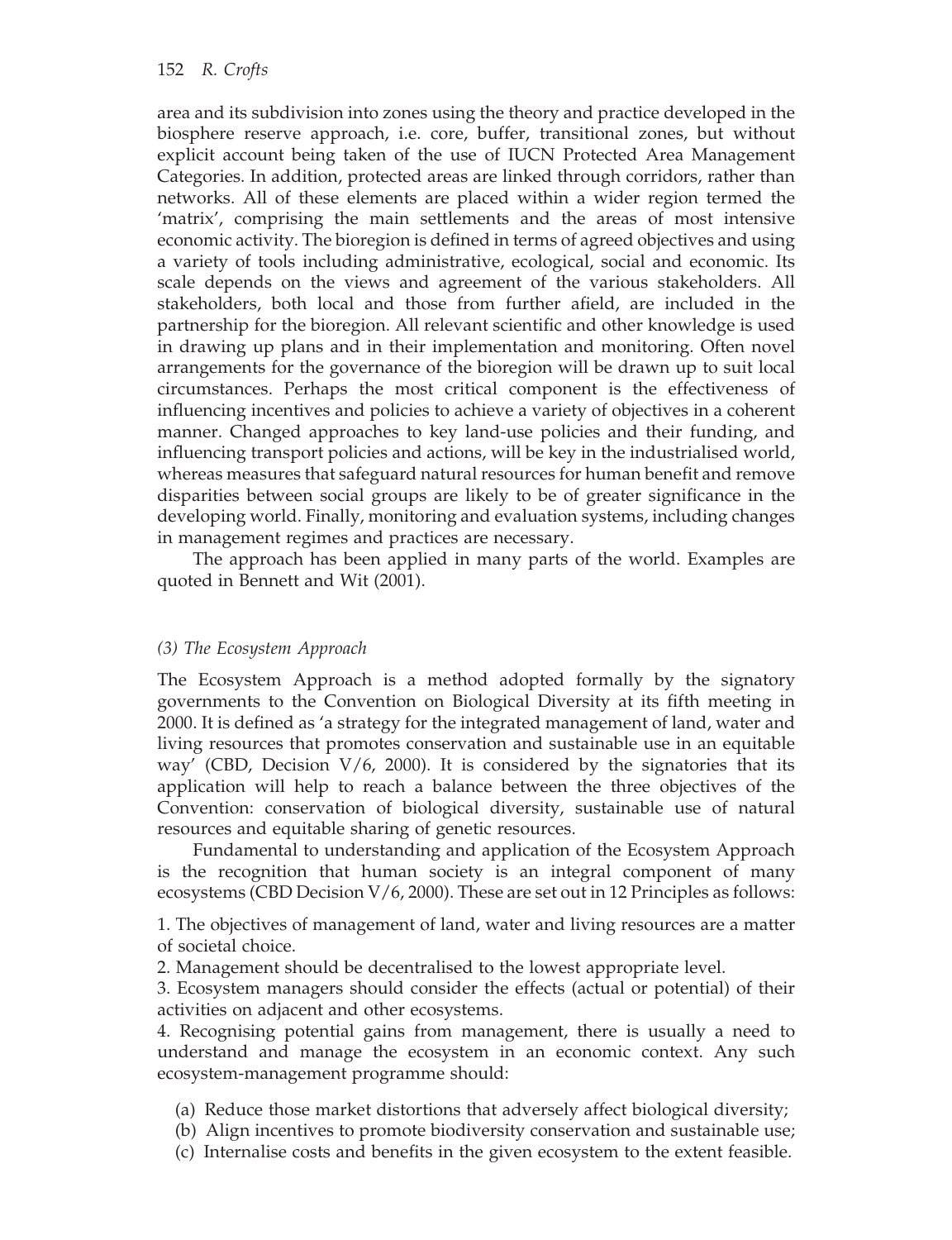5. Conservation of ecosystem structure and functioning, in order to maintain ecosystem services, should be a priority target of the ecosystem approach.

6. Ecosystems must be managed within the limits of their functioning.

7. The ecosystem approach should be undertaken at the appropriate spatial and temporal scales.

8. Recognising the varying temporal scales and lag-effects that characterise ecosystem processes, objectives for ecosystem management should be set for the long term.

9. Management must recognise that change is inevitable.

10. The ecosystem approach should seek the appropriate balance between, and integration of, conservation and use of biological diversity.

11. The ecosystem approach should consider all forms of relevant information, including scientific and indigenous and local knowledge, innovations and practices.

12. The ecosystem approach should involve all relevant sectors of society and scientific disciplines.

In addition, five Operational Guidelines (CBD Decision  $V/6$ , 2000) were agreed as follows:

- 1. Focus on the functional relationships and processes within ecosystems.
- 2. Enhance benefit-sharing.
- 3. Use adaptive management practices.
- 4. Carry out management actions at the scale appropriate for the issue being addressed, with decentralisation to the lowest level, as appropriate.
- 5. Ensure intersectoral cooperation.

The approach, or approaches along similar lines have been implemented in many parts of the world. Case studies have been gathered together from southern Africa, South East Asia and South America (Smith and Maltby, 2001) and detailed material is available on the web at www.rhier/rhul.ac.uk.

The Ecosystem Approach demands a paradigm shift: from preservation to adaptive management, from a sectoral to an integrated approach, from a solely scientific to a multifaceted knowledge-based approach; from a solely environmental to an integrated environmental and people approach; from a top-down decision approach to a two-way approach; from a national approach to an approach at the most appropriate level; from being restricted to conservationists to one engaging all stakeholders; and from nature protection to social and environmental well-being.

In essence, this approach is not a competitor to the bioregional planning approach but has a greater focus on the continued functioning or restored functioning of natural ecosystems, and does not define the spatial scale of implementation. There is more in common between the two approaches than there are differences. It can be argued that bioregional planning is the application of the Ecosystem Approach at the geographical scale appropriate to the issues to be resolved and the stakeholders engaged.

#### Application: some practical considerations

All of the approaches described are only supporting tools to achieve wider goals for protected areas and for the surrounding territory. The application of the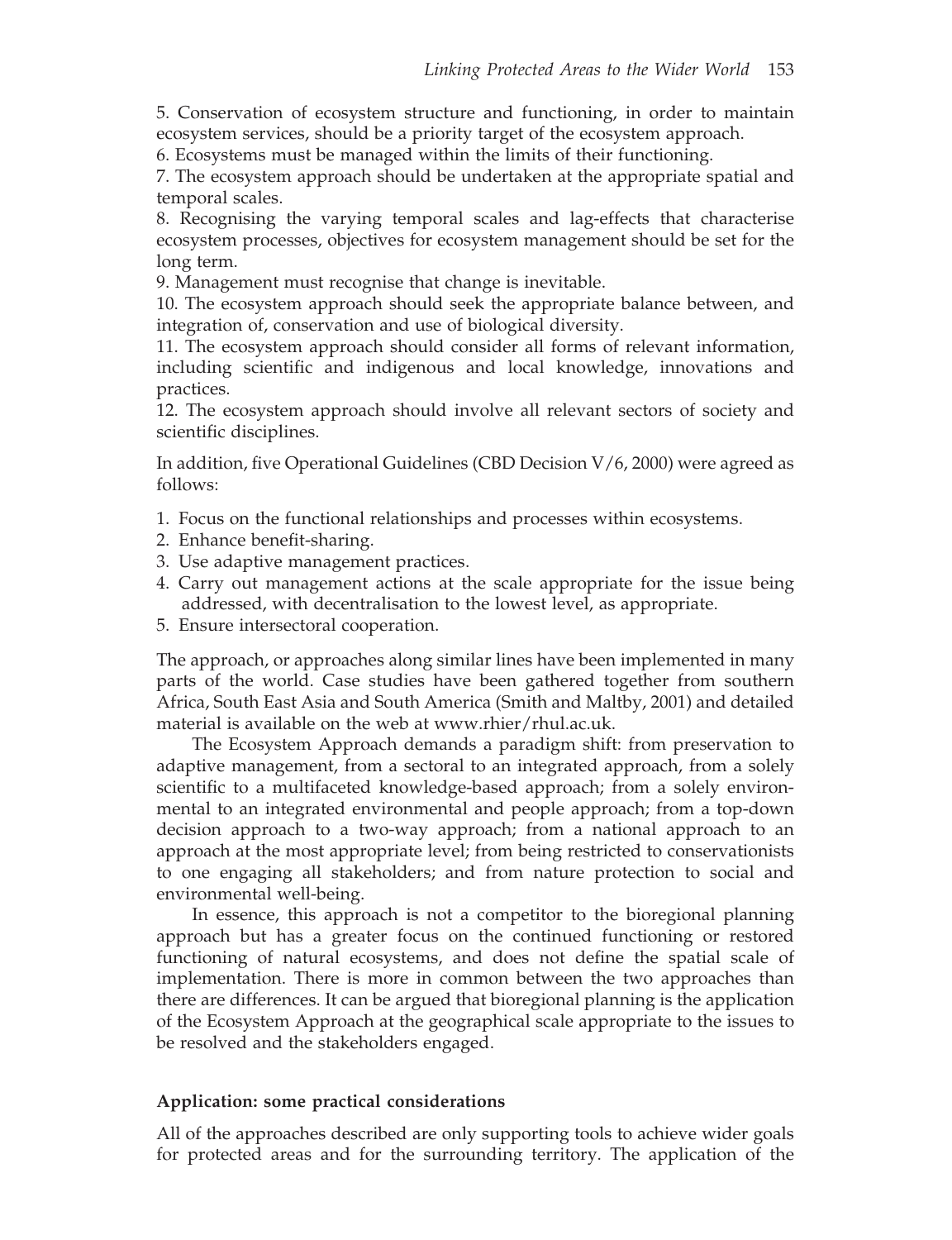ecological network approach, for example, has so far been claimed to be successful in areas where habitats have become very fragmented or where major natural systems continue to function, such as large rivers. However, where fragmentation cannot easily be overcome or where migration routes (diurnal or seasonal) are not the main challenge, then other tools need to be used. Much of what follows is derived from the author's own experience in developing and implementing programmes to link protected areas with the surrounding landscape and also engaging with local and other communities of interest (see Crofts, 2004; Scottish Natural Heritage, 2002).

The approaches briefly described in this paper provide a variable menu and which is chosen depends partly on the preference of the principle stakeholders, but most significantly on the objective of the programme. It is essential in any activity seeking to link protected areas more effectively to the surrounding landscape that specific aims and objectives are defined at the outset. It goes, almost, without saying that one objective must be to improve the conservation of biological diversity and therefore the state of health of individual species and habitats. In many circumstances, it is likely that maintenance of the cultural landscape will be an objective. In addition, various social and community aspirations, including economic benefits, are likely to be explicit aims and objectives. Certainly, in the past, ignoring these elements has led to the types of disassociation and conflict which application of more integrated approaches is seeking to resolve or avoid. In some cases, it may be possible to work at a more aspirational level with the development of a vision that can be shared by all of the constituent interests and also the identification of a series of longer-term goals. Certainly from work in Scotland, the author is clear that without a longer-term vision which is aspirational and has some credence among the stakeholder community, then the whole programme may operate at a minimal level. The process of defining and agreeing aspirations, visions and objectives is usually long drawn out, but it is necessary if the various stakeholders are to gain any ownership of the programme and make valuable inputs.

The timescale of the programme will have to be established at an early stage. This could well be a source of disagreement between the longer timescales for beneficial ecological and environmental effects to be evident compared to the shorter timescales over which many stakeholders will wish to see progress and benefits accruing to themselves. Both shorter and longer timescales are likely to be required to satisfy the aspirations of those with paramount concerns of social well-being and those with environmental concerns, respectively. Also the spatial scale of the programme will require early agreement. There could well be disputes between local and wider interests on whether the scale should be small or large respectively, and also between environmental and economic interests on whether the scale should be large or smaller respectively. Both timescale and spatial scale are intimately linked to the agreed objectives of a programme and will need to be debated and resolved at an early stage in the process of programme development.

Assessing the drivers of change in the landscape and whether the effects are negative or positive are further essential elements in the process. This assessment is an essential pre-requisite to a plan of implementation. This stage will require the use of all of the information available on changes in the landscape and their possible causes: a stage which can be very time consuming in both the gathering of the data and the agreement of the analysis and conclusions. The use of the best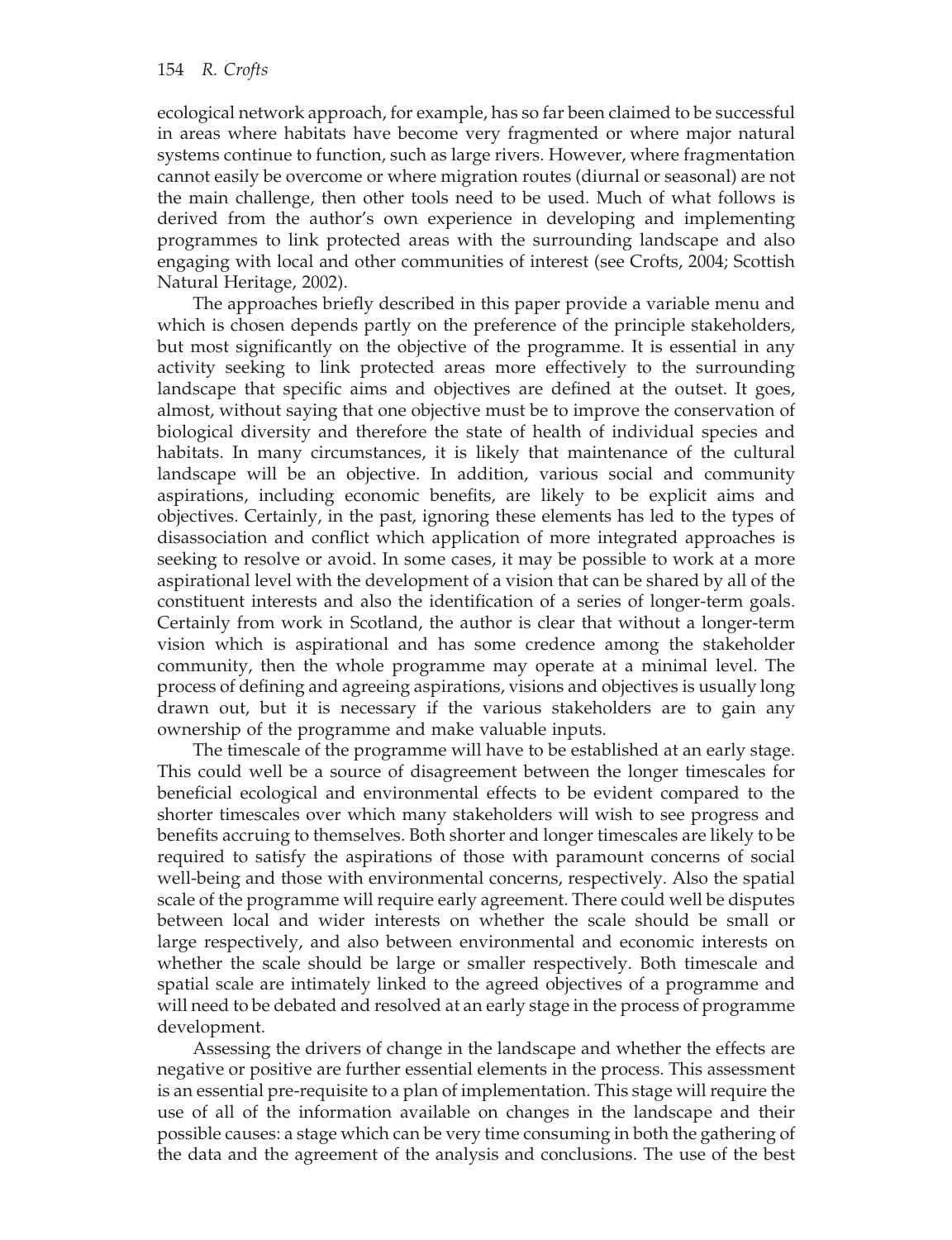available knowledge will require recognition that local and traditional knowledge is of immense value as a complement to more scientific data and analysis. In the light of the analysis of drivers of change, it is likely that arguments for changes in policy and action and the way that resources are deployed will emerge. In many situations, these are likely to be the most fundamental causes of success if changes can be achieved, or failure if they cannot be.

An essential element of the implementation plan will be the means and measures for detecting whether progress is being made and whether the processes for the management of the programme with all of the stakeholders is working efficiently and effectively. Indicators of change in key features and in the operation of key environmental and social processes will be required. Data and other sources of readily available information will be essential. It is likely also that new information and new indicators will be required.

In the light of the approaches now available to link protected areas to the surrounding landscape and to the wider communities of interests, the new paradigm for protected areas could be described in the language of international systems as 'integrated planning at the appropriate spatial scale using the principles and practices of the Ecosystem Approach linking the core of protected areas with the surrounding landscapes and seascapes'. In other words, the new paradigm requires:

- linkage of policy and action on protecting areas with special species, habitats and landscapes with those dealing with all types of social and economic development;
- application at the geographical scale which makes most sense to the participants taking into account the relevant institutional framework;
- two key components: more effective functioning of ecological and environmental systems and processes, and improved social and economic circumstances of the dependent human communities;
- the active participation of local and all other communities of interest;
- effective use of existing information from scientific and traditional sources on the functioning of environmental systems and of society; and
- the necessary skills and competencies to be available among all those involved.

#### References

- Bennett, A. F. (2003) Linkages in the Landscape: the Role of Corridors and Connectivity in Wildlife Conservation (IUCN: Gland, Switzerland).
- Bennett, G. (2000) Ecological Networks and Integrated Planning across Europe, in: R. Crofts et al. (Eds) Integrated Planning: International Perspectives (Scottish Natural Heritage: Battleby, Perth, Scotland), pp. 36-39.
- Bennett, G. & Wit, P. (2001) The Development and Application of Ecological Networks (AIDEnvironment: Amsterdam, Holland).
- Convention on Biological Diversity (2000) Decision V/6: The Ecosystem Approach (CBD Secretariat: Montreal, Canada).
- Council of Europe (1996) The Pan-European Biological and landscape Diversity Strategy: a Vision for Europe's Natural Heritage (Council of Europe: Strasbourg, France).
- Crofts, R. (2001) Improving the Effectiveness of Protected Areas: The Evolving Picture, in: Proceedings of the Institute of Ecology and Environmental Management Conference 2000 (IEEM: London).
- Crofts, R. (2002) Europe's Protected Areas: Issues and Solutions for WCPA and Our Partners, in: IUCN WCPA Europe, Lifeline Europe, 14.